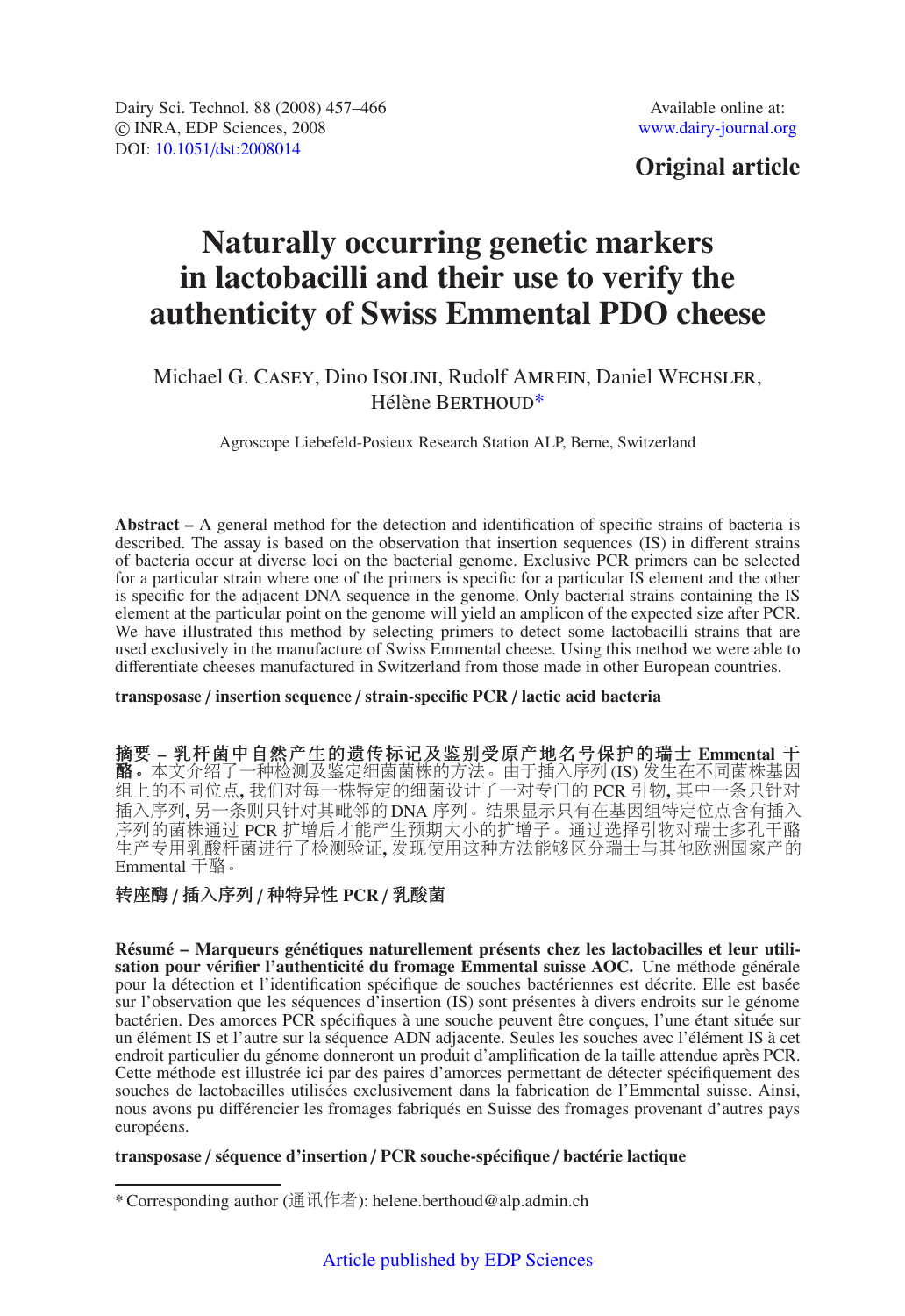## **1. INTRODUCTION**

Molecular phylogeny of prokaryotes was initiated by Woese et al. [\[22\]](#page-9-0) by making use of the small subunit (SSU) ribosomal RNA sequences. The SSU rRNA trees have been considered as the standard tree of life by many biologists. The evolution of distinct species takes place over a long period of time. For example, the last common ancestor of *Salmonella enterica* and *Escherichia coli* existed approximately 140 million years ago [\[10](#page-9-1)]. For more closely related species, such as *Mycobacterium bovis* and *Mycobacterium tuberculosis*, divergence took place 15 000 years ago [\[6\]](#page-9-2).

The comparison of housekeeping gene sequences from a single species will not distinguish between clones of that species. A different method for measuring evolution over shorter periods of time is necessary to distinguish between clones. Insertion sequences (IS) are short (< 2.5-kb) phenotypically cryptic segments of DNA with a simple genetic organization and are capable of inserting at multiple sites in the genome or into plasmids [\[7\]](#page-9-3). IS elements have been shown to promote the evolutionary adaptation of hosts  $[8, 9, 11, 20]$  $[8, 9, 11, 20]$  $[8, 9, 11, 20]$  $[8, 9, 11, 20]$  $[8, 9, 11, 20]$  $[8, 9, 11, 20]$  $[8, 9, 11, 20]$  $[8, 9, 11, 20]$ . However, various IS elements have shown different transpositional activities [\[11](#page-9-6), [18](#page-9-8)]. An IS element was even found to be conserved in the same location in all strains of *Lactobacillus helveticus* tested [\[1\]](#page-9-9). The restriction fragment length polymorphism (RFLP) associated with the presence of multiple IS elements proved to be suitable for strain typing of lactic acid bacteria at the infraspecies level [\[12](#page-9-10), [19](#page-9-11)].

We reasoned that the position of one or several IS sequences on the genome could be used not only to determine relatedness between strains but also for their identification. When an insertion locus is specific for a given strain, strain-specific primer pairs can be designed based on a fragment sequence containing the insertion sequence and the neighboring gene sequence, allowing this fragment to serve as a potential marker for monitoring strains.

The objective of this study was to develop specific PCR assays for strains of facultative heterofermentative (FH) lactobacilli which are used in the manufacture of Swiss Emmental PDO cheese. All manufacturers of Emmental cheese in Switzerland add one of three available cultures, supplied by our research station, to cheese milk. These bacteria grow in the cheese body during ripening and are still present after six months of ripening. The described method allows the identification of these strains and thus the establishement of the authenticity of Swiss Emmental cheese.

## **2. MATERIALS AND METHODS**

## **2.1. Bacterial strains, cheese extracts and culture conditions**

The complete list of bacterial strains and cultures used in this study as well as their taxonomic classification and origin are presented in Tables [I](#page-2-0) and [II.](#page-2-1) Bacteria were extracted from cheese by suspending 10 g of grated cheese in water and mixing in a Stomacher apparatus at room temperature for 3 min. FH strains and bacteria extracted from cheese were grown anaerobically in FH medium [\[5\]](#page-9-12) at 30 ◦C for 48 h. One liter of FH medium contains 10 g proteose peptone, 10 g meat extract, 1 g yeast extract, 20 g mannitol,  $0.1$  g MnSO<sub>4</sub>,  $0.1$  g MgSO4, 1 mL Tween 80, 200 mL acetate buffer 1 mol⋅L<sup>-1</sup> pH 5.4 and 0.05 g vancomycine.

## **2.2. DNA extraction, amplification and analysis**

DNA was extracted from 1 mL of cultures with the High Pure PCR Template Preparation Kit (Roche Applied Science,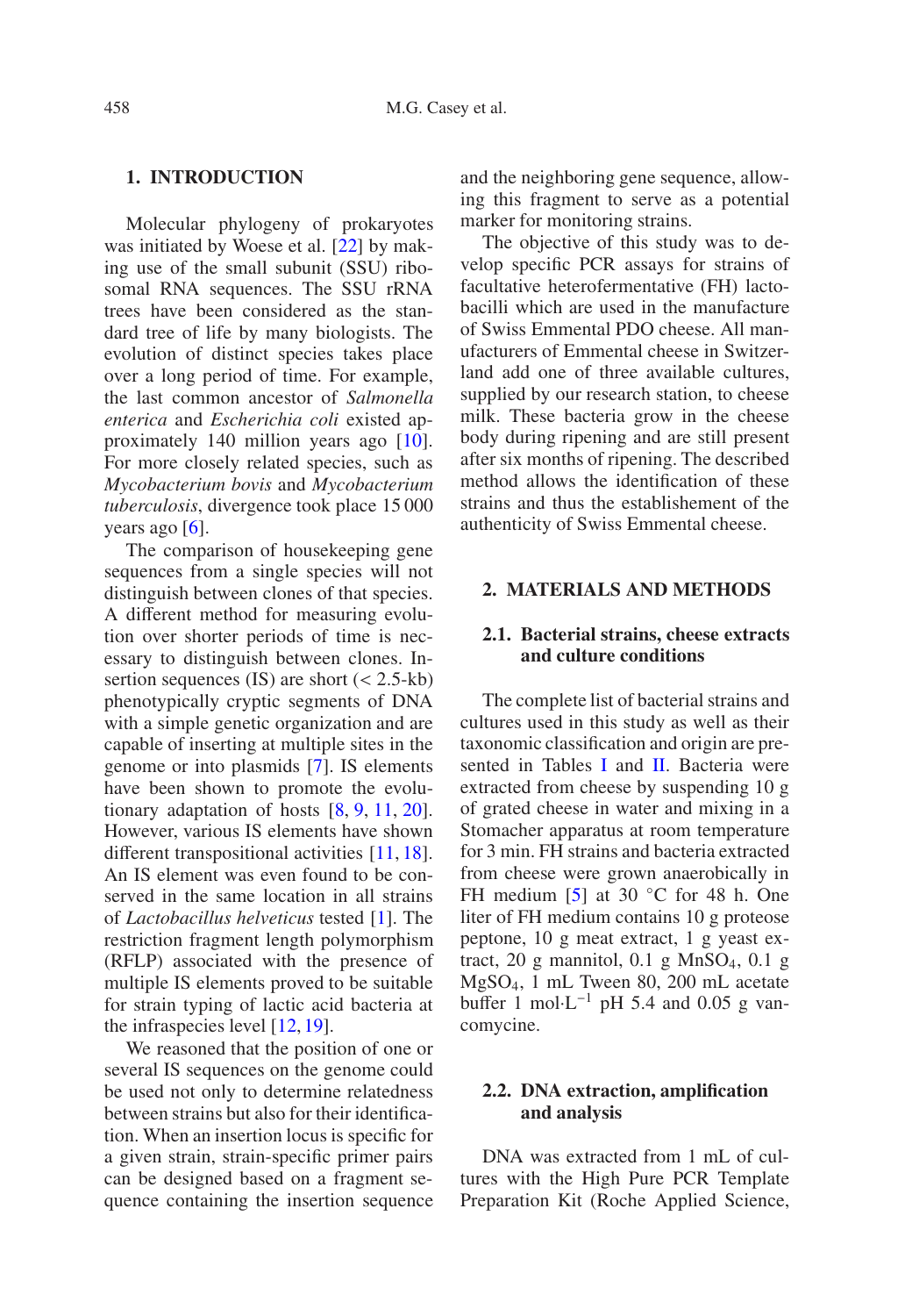| Strain code | <b>Species</b> | Commercial culture    | Origin                       |  |
|-------------|----------------|-----------------------|------------------------------|--|
| WS 07.04    | L. casei       | MK3008                | Swiss Emmental Cheese        |  |
| WS 09.05    | L. casei       | Swiss Emmental Cheese |                              |  |
| WS 11.30    | L. casei       |                       | <b>Swiss Emmental Cheese</b> |  |
| WS 01.02    | L. casei       | MK3010                | Swiss Emmental Cheese        |  |
| WS 10.16    | L. rhamnosus   | MK3012                | Swiss Emmental Cheese        |  |
| WS 13.25    | L. rhamnosus   |                       | Swiss Emmental Cheese        |  |
| WS 15.23    | L. rhamnosus   |                       | Swiss Emmental Cheese        |  |

<span id="page-2-1"></span><span id="page-2-0"></span>**Table I.** Facultative heterofermentative lactobacilli strains examined in this study that are used in the manufacture of Swiss Emmental.

**Table II.** Other facultative heterofermentative lactobacilli strains examined in this study.

| <b>Species</b> | $\boldsymbol{n}$ | Strain code                                             | Origin               |
|----------------|------------------|---------------------------------------------------------|----------------------|
| L. casei       | 44               | FAM 18095 - FAM 18138                                   | Gruyere Cheese       |
| L. rhamnosus   | 22               | WS 2.08, 3.09, 4.05, 5.18, 6.09, 7.13, 10.02, 11.06,    | Swiss Emmental       |
|                |                  | 12.12, 13.24, 14.13, 15.12, 16.05, 17.21, 20.02, 21.02, | Cheese               |
|                |                  | 23.07, 24.12, 25.01, 26.04, 28.14, 29.07                |                      |
| L. rhamnosus   | 6                | JCL4384, 4395, 4398, 4967, 4968, 4977                   | Milk                 |
| L. rhamnosus   | 15               | JCL5802, 5803, 6377, 6381, 6383, 6385, 6387, 6388,      | Strain collection    |
|                |                  | 6390, 6396, 6409, 6416, 6418, 6428, 6436                | Rotholz              |
| L. rhamnosus   | 10               | GR11, 20, 24, 25, 33, 45, 48, 50, 57, 59                | Grana Cheese         |
| L. rhamnosus   | 5                | 1052-73, 871-69, 886-11, 927-10, 935-31                 | Gruyere Cheese       |
| L. rhamnosus   |                  | ZL.34                                                   | <b>Tilsit Cheese</b> |

Mannheim, Germany) after pretreatment of the sample as described previously [\[2\]](#page-9-13). Pretreatment consisted of incubation in 0.05 N NaOH for 15 min at room temperature, then in TES buffer  $(0.1 \text{ mol} \cdot \text{L}^{-1})$ Tris-HCl, 10 mmol·L<sup>-1</sup> EDTA, 25% w/v saccharose, pH 8.0) with 1 mg⋅mL<sup>-1</sup> lysozyme for 1 h at 37 ◦C. Amplification was carried out with a 25-µL reaction mixture containing 2.5 µL of 10 X buffer with 15 mmol⋅L<sup>-1</sup> MgCl<sub>2</sub> (Applied Biosystems, Foster City, CA), 0.5 µL of 10 mmol·L−<sup>1</sup> dNTPs (Promega Corp., Madison, WN), 0.2 µL of each primer (100 µmol·L−1) (Operon Technologies, Alameda, CA) and 0.2 µL Taq DNA polymerase (5 U·µL−<sup>1</sup> AmpliTaq Gold) (Applied Biosystems). Amplification was performed with a GeneAmp PCR System 2400 (Applied Biosystems). Amplification products were separated on a DNA 7500 LabChip in an Agilent 2100 Bioanalyzer according to the manufacturer's instructions (Agilent Technologies, Palo Alto, CA).

#### **2.3. Strategy**

Analysis of the *Lactobacillus casei* ATCC 334 (GenBank Acc. No. CP000423) showed that it contained 25 copies of a putative transposase belonging to the IS30 family [\[8\]](#page-9-4). Due to the high copy number, this transposase was selected to investigate insertion sequence-associated polymorphism. The selection of an IS with a high copy number increases the chance of finding a strain-specific insertion locus. Among others, IS the genome also had three copies of the transposase IS153, identical to that found in *L. sanfranciscensis* [\[4](#page-9-14)]. The DNA segment between the IS was amplified by using upstream and downstream outward facing primers. They were designed for IS30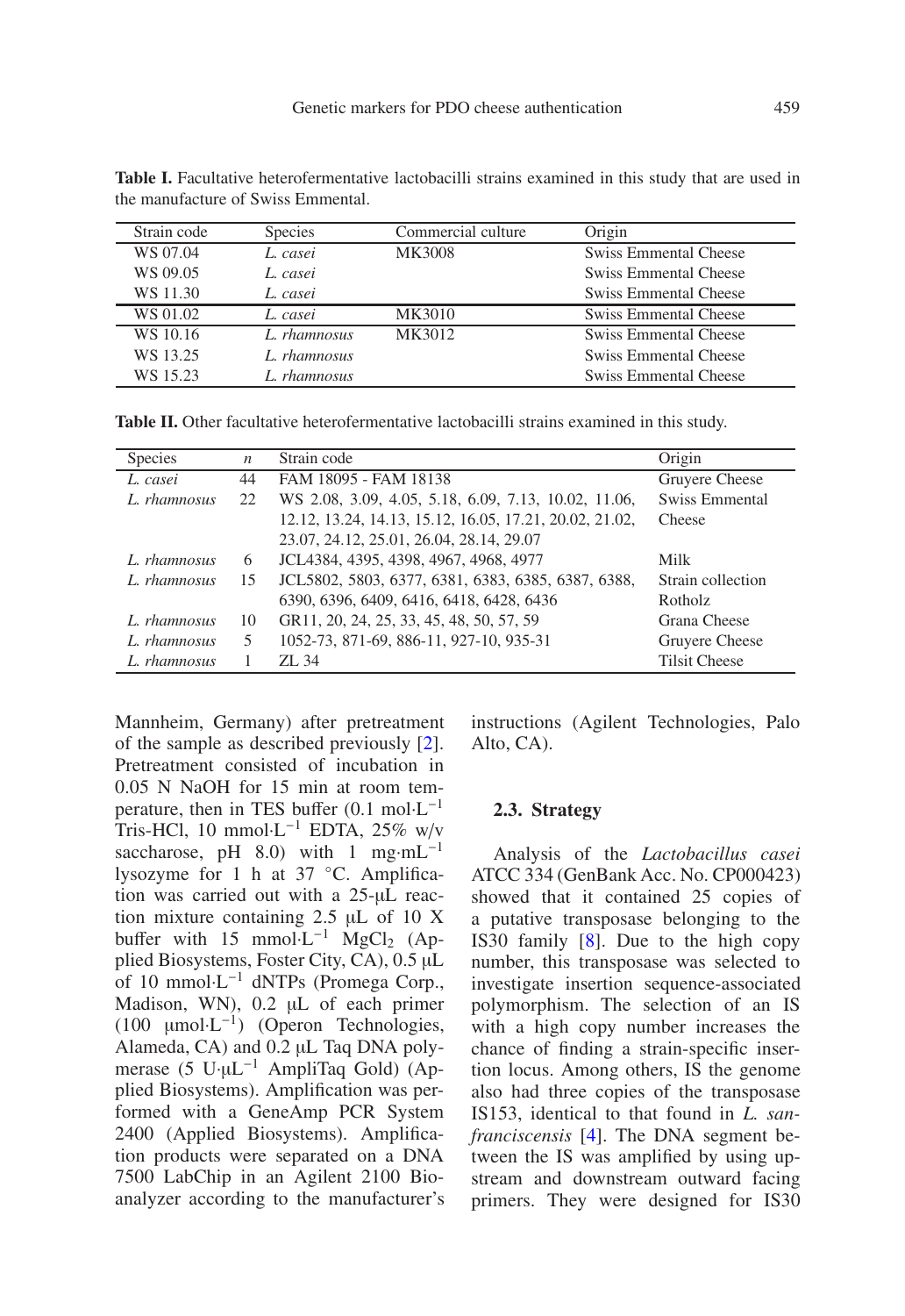and IS153 transposases as well as for 16S rDNA and 23S rDNA: IS30 Left – 5' CACAGCGCTTATCAATAAC 3'; IS30 Right – 5' TTGCATCAGTTCTATCTGAG 3'; IS153 Left – 5' CGTAACGAGTTG-GCATGT 3'; IS153 Right – 5' CTGTG-GAAGGTAAACGC 3'; 16S rDNA Left – 5' CTGAGCCAKGATCAAACT 3'; 23S rDNA Right – 5' GCTGAAAGCATC-TAAGTGT 3'. These primers were used alone or in different combinations to amplify the DNA between the different IS or rDNA. The amplification program included a 10-min initial denaturation step at 95 °C; 35 cycles of 95 °C for 30 s, 54 °C for 30 s, and 72  $\degree$ C for 8 min; and a 10-min final extension step at  $72 °C$ .

## **2.4. Nucleotide sequencing**

Sequencing of PCR products was performed using the BigDye Terminator Cycle sequencing kit and analyzed with a 47-cm capillary in an ABI Prism 310 Genetic Analyzer (Applied Biosystems). The same primers were also used for the sequencing of both strands of amplified DNA.

## **2.5. Application of the method to commercial cheese samples**

Cheese extracts of Swiss-type cheeses manufactured outside Switzerland (*n* = 18) and of Swiss Emmental PDO cheeses made with one of the three adjunct cultures MK 3008 (*n* = 17), MK 3010 (*n* = 19) or MK 3012  $(n = 19)$  were cultured in FH broth for 48 h. DNA was extracted from the resulting cultures and amplified using the strain-specific primers.

## **3. RESULTS**

## **3.1. Analysis of insertion sequenceassociated polymorphism**

The outward facing primers for IS30, IS153 and rRNA were used alone or in

pairs to amplify genomic DNA sequences from the four different strains of *L. casei* used in the manufacture of Swiss Emmental PDO cheese (Fig. [1\)](#page-4-0). The results from the four bacteria were all different, thus confirming that IS elements are positioned differently on the genome. The greatest differences are to be found in lanes 8–16 which are produced with primers designed for IS30 that was found with a high copy number in *L. casei* (ATCC 334).

The same primers were also used to analyze the genome of three *Lactobacillus rhamnosus*strains used in Swiss Emmental manufacture (Fig. [2\)](#page-5-0). The results from the three strains of *L. rhamnosus* are all different and also differ from those of *L. casei*. The number of amplified segments, nevertheless, is smaller for this species suggesting a smaller copy number of IS30 and IS153.

## **3.2. Selection of specific sequences of strains present in adjunct cultures**

Examination of Figure [1](#page-4-0) reveals that, whereas some amplicons were found in more than one *L. casei* strain (e.g. amplicons in lane A4 and lane D4), other amplicons were specific for a particular strain (e.g. amplicon in lane A17 of strain WS 01.02 and amplicon in lane B9 of strain WS 07.04). In order to ascertain that these sequences were specific, the selected amplicons were sequenced using their PCR primers and analyzed.

A BLAST search of the GenBank showed that the first 73 bp of amplicon A17 corresponded to published sequences from several organisms, e.g. *L. casei* insertion sequence ISLC3. No homology for the remaining part of the sequence could be found at the GenBank or in the *L. casei* genome sequence (CP000423). A primer was designed from this sequence in order to obtain a primer pair (IS153 Left/01.02) specific for this strain and producing an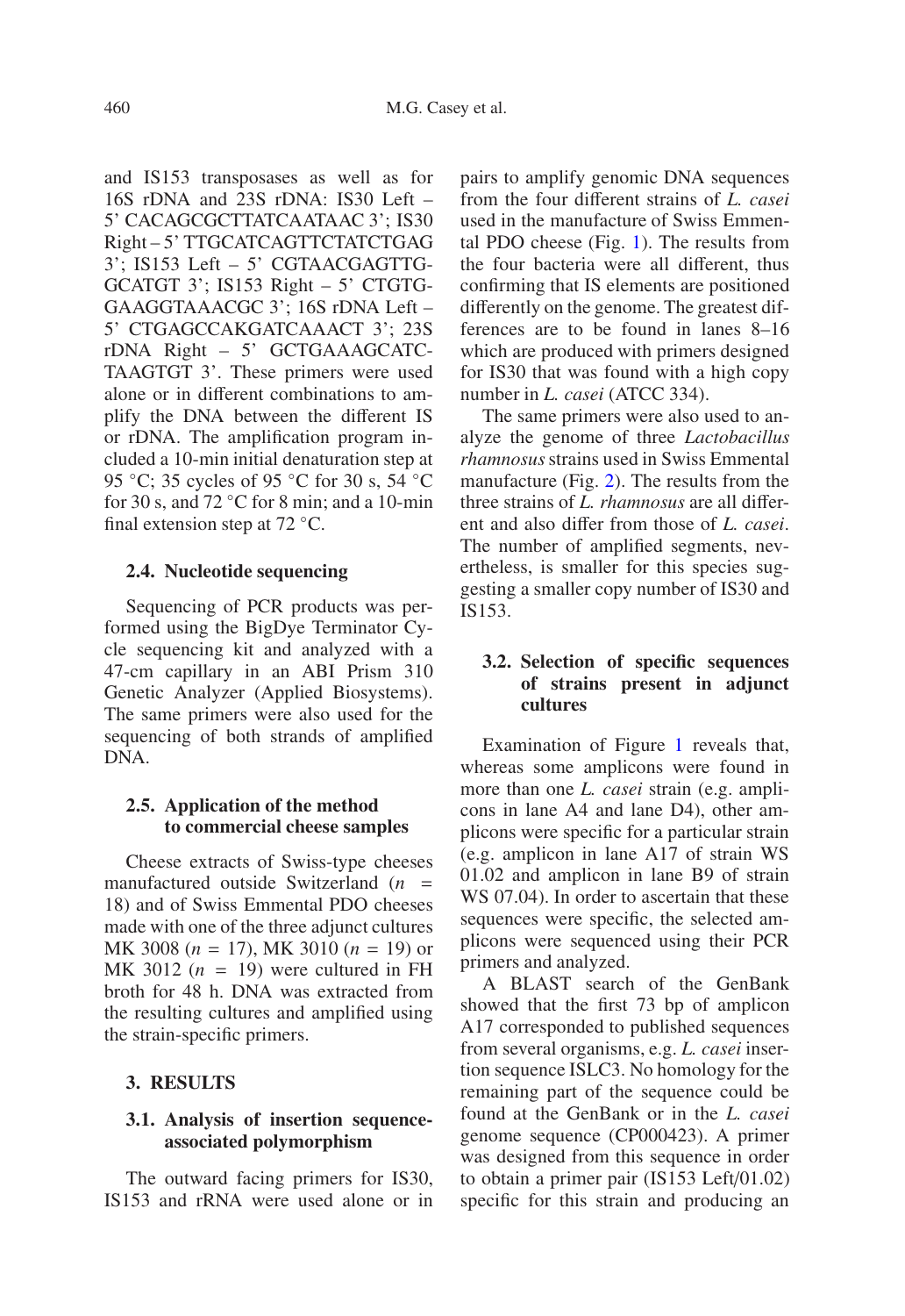

<span id="page-4-0"></span>**Figure 1.** Electrophoresis of PCR products obtained with various primers from four different *L. casei* strains of cultures MK 3008 and MK 3010.

A: *L. casei* WS 01.02 (culture MK 3010), B: *L.casei* WS 07.04 (culture MK 3008), C: *L. casei* WS 09.05 (culture MK 3008), D: *L. casei* WS 11.30 (culture MK 3008).

1: Molecular size markers, 2: IS30 Left, 3: IS30 Right, 4: IS153 Left, 5: IS153 Right, 6: 16S rDNA Left, 7: 23S rDNA Right, 8: IS30 Left and IS30 Right, 9: IS30 Left and IS153 Left, 10: IS30 Left and IS153 Right, 11: IS30 Left and 16S rDNA Left, 12: IS30 Left and 23S rDNA Right, 13: IS30 Right and IS153 Left, 14: IS30 Right and IS153 Right, 15: IS30 Right and 16S rDNA Left, 16: IS30 Right and 23S rDNA Right, 17: IS153 Left and IS153 Right, 18: IS153 Left and 16S rDNA Left, 19: IS153 Left and 23S rDNA Right, 20: IS153 Right and 16S rDNA Left, 21: IS153 Right and 23S rDNA Right.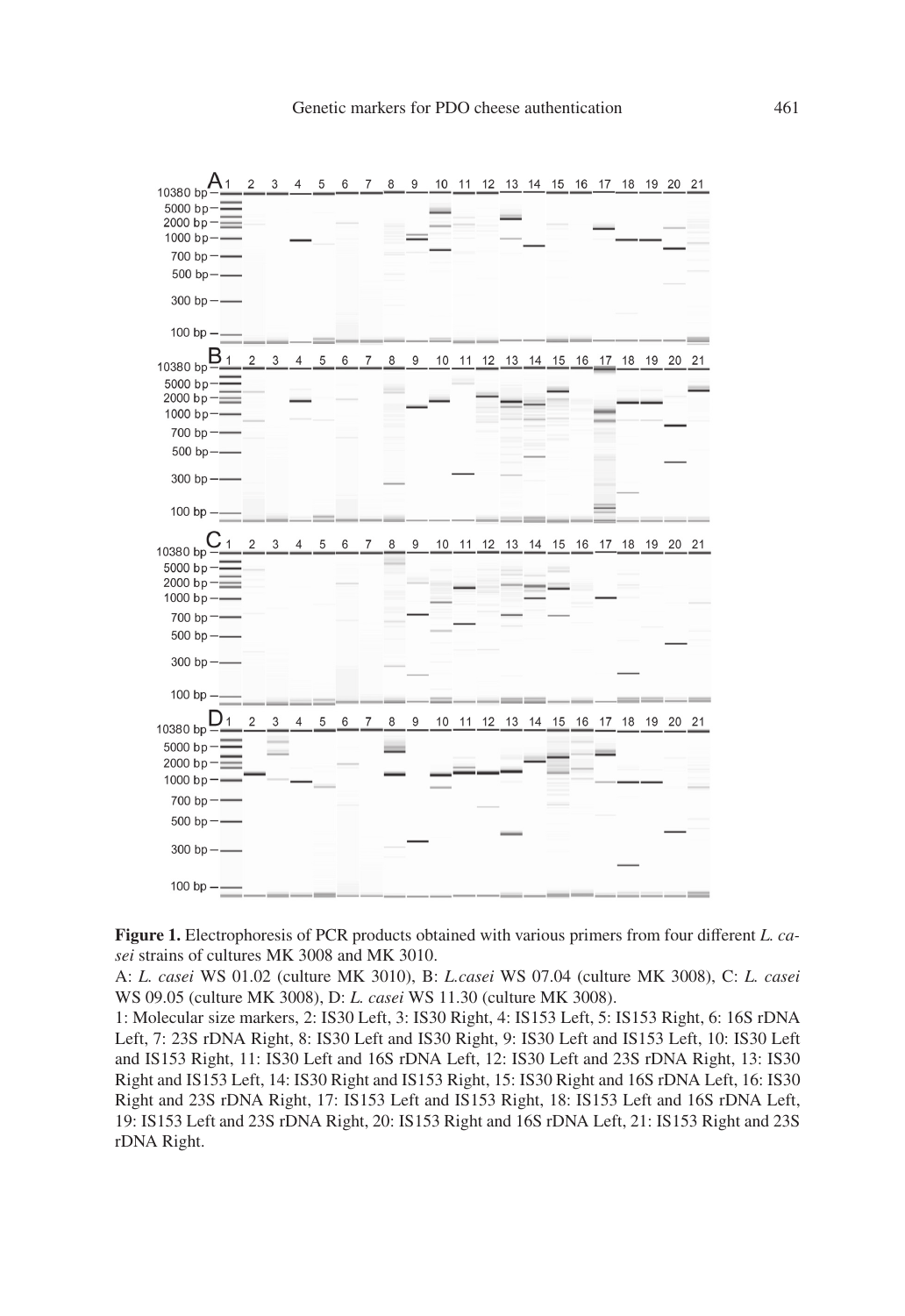

<span id="page-5-0"></span>**Figure 2.** Electrophoresis of PCR products obtained with various primers from three different *L. rhamnosus* strains of culture MK 3012.

A: *L. rhamnosus* WS 10.16, B: *L. rhamnosus* WS 15.23, C: *L. rhamnosus* WS 13.25.

1: Molecular size markers, 2: IS30 Left, 3: IS30 Right, 4: IS153 Left, 5: IS153 Right, 6: 16S rDNA Left, 7: 23S rDNA Right, 8: IS30 Left and IS30 Right, 9: IS30 Left and IS153 Left, 10: IS30 Left and IS153 Right, 11: IS30 Left and 16S rDNA Left, 12: IS30 Left and 23S rDNA Right, 13: IS30 Right and IS153 Left, 14: IS30 Right and IS153 Right, 15: IS30 Right and 16S rDNA Left, 16: IS30 Right and 23S rDNA Right, 17: IS153 Left and IS153 Right, 18: IS153 Left and 16S rDNA Left, 19: IS153 Left and 23S rDNA Right, 20: IS153 Right and 16S rDNA Left, 21: IS153 Right and 23S rDNA Right.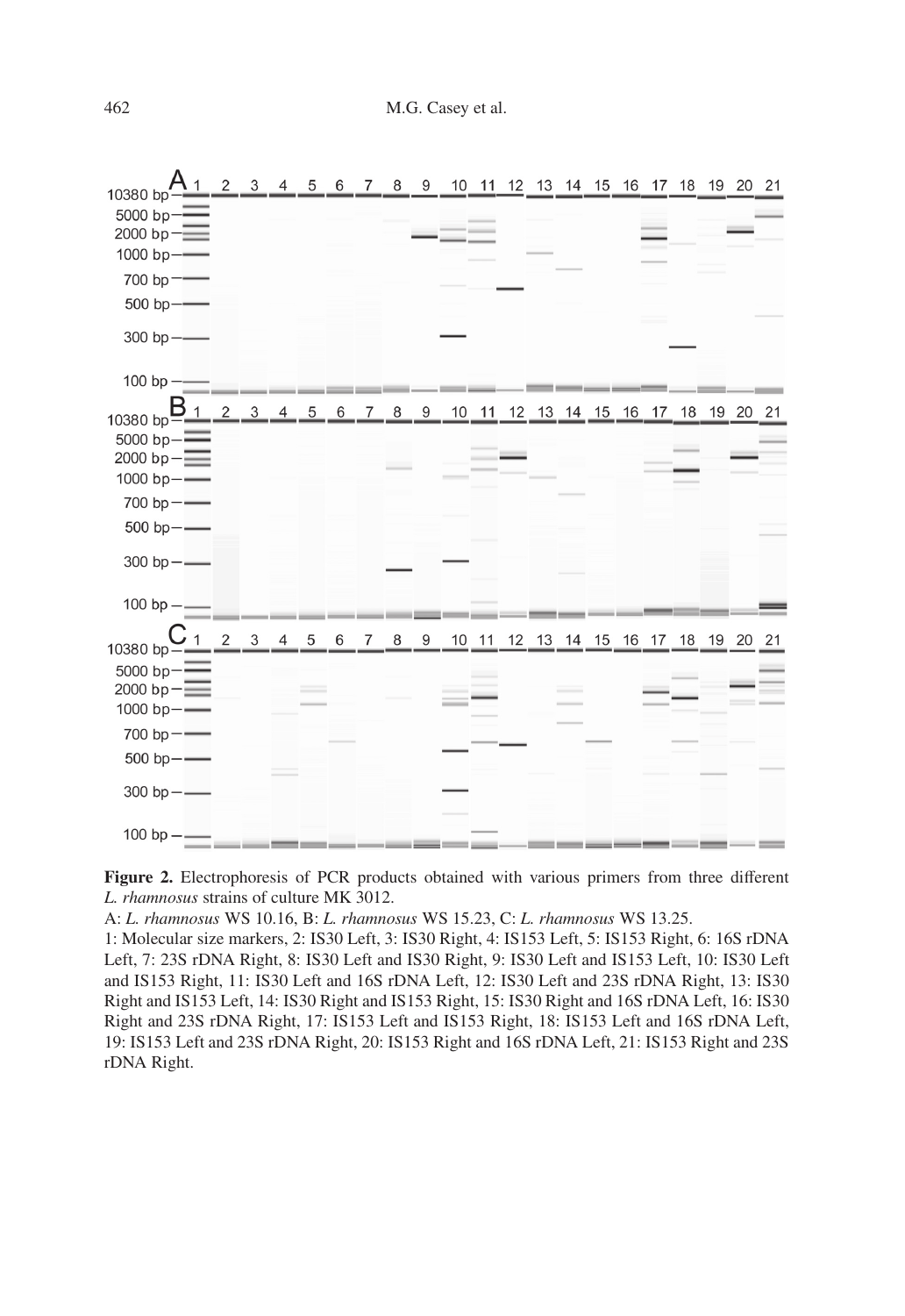amplicon of 365 bp. Similarly, a strainspecific primer pair could also be obtained for strain WS 11.30 of culture MK 3008, yielding an amplicon of 262 bp. The specificity of the primer pairs was tested with genomic DNA isolated from 44 other *L. casei* strains isolated from cheese as listed in Table [II.](#page-2-1) None of these 44 strains yielded an amplicon of 365 bp or 262 bp, respectively.

Examination of Figure [2](#page-5-0) revealed some amplicons which were specific for a particular *L. rhamnosus* strain (e.g. amplicon in lane A9 of strain WS 10.16). A BLAST search of the GenBank showed that the first 47 bp of amplicon A9 corresponded to an IS from *L. casei* (Genbank Accession No. AF322594). There was no homology for the remaining part of the sequence. A primer was designed from this sequence in order to obtain a primer pair (IS130 Left/10.16) specific for this strain and producing an amplicon of 210 bp. The specificity of the primer pair was tested with genomic DNA isolated from 59 other *L. rhamnosus* strains isolated from cheese as listed in Table [II.](#page-2-1) None of the other strains yielded an amplicon of 210 bp.

## **3.3. Application of the method to determine the authenticity of Swiss Emmental cheese**

DNA extracted from the cultures of cheese extracts of 18 Swiss-type cheeses manufactured outside Switzerland and of Swiss Emmental PDO cheeses made with the adjunct cultures MK 3008  $(n = 17)$ , MK 3010 (*n* = 19) and MK 3012  $(n = 19)$  was amplified using the strainspecific primers. The presence of specific PCR products of the size of 262 bp for WS 11.30 (culture MK 3008), 365 bp for WS 01.02 (culture MK 3010), or 210 bp for WS 10.16 (culture MK 3012) allowed the differentiation of cheeses manufactured in Switzerland from those made in other European countries since the three cultures are used exclusively in Switzerland. Effectively, none of the 18 cultured cheese extracts of the foreign cheeses yielded an amplicon that corresponded to the strains of the three cultures MK 3008, MK 3010 and MK 3012. In contrast to this, all of the investigated samples of Swiss Emmental PDO cheese yielded a PCR product that corresponded to the strains of one of the three adjunct cultures. Figure [3](#page-7-0) illustrates the application of the method to determine the authenticity of Swiss Emmental PDO cheese. For example, only Swiss Emmental PDO cheeses manufactured with culture 3010 (strain WS 01.02) yielded a PCR product of the size of 365 bp, whereas such an amplicon was not obtained in the cultured extracts of the 18 foreign cheeses.

#### **4. DISCUSSION**

In this paper, a PCR assay for the identification or detection of specific strains of facultative heterofermentative lactobacilli is described. The assay is based on the observation that IS elements in different strains of bacteria occur at diverse loci on the bacterial genome. Primers were selected, one of which was complementary to the IS element and the other to an adjacent sequence on the genome, both of which were particular for each strain. The size of the products of the PCR assay were specific only for strains which contained the IS element at that precise position on the genome. The IS and adjacent DNA sequence was selected by screening large numbers of strains for unique sequences. This was performed by amplifying the DNA regions between the IS and selecting unique products for each strain.

Strains of *L. casei* or *L. rhamnosus* used in the manufacture of Swiss Emmental were chosen as an illustration. The method developed allowed us to detect these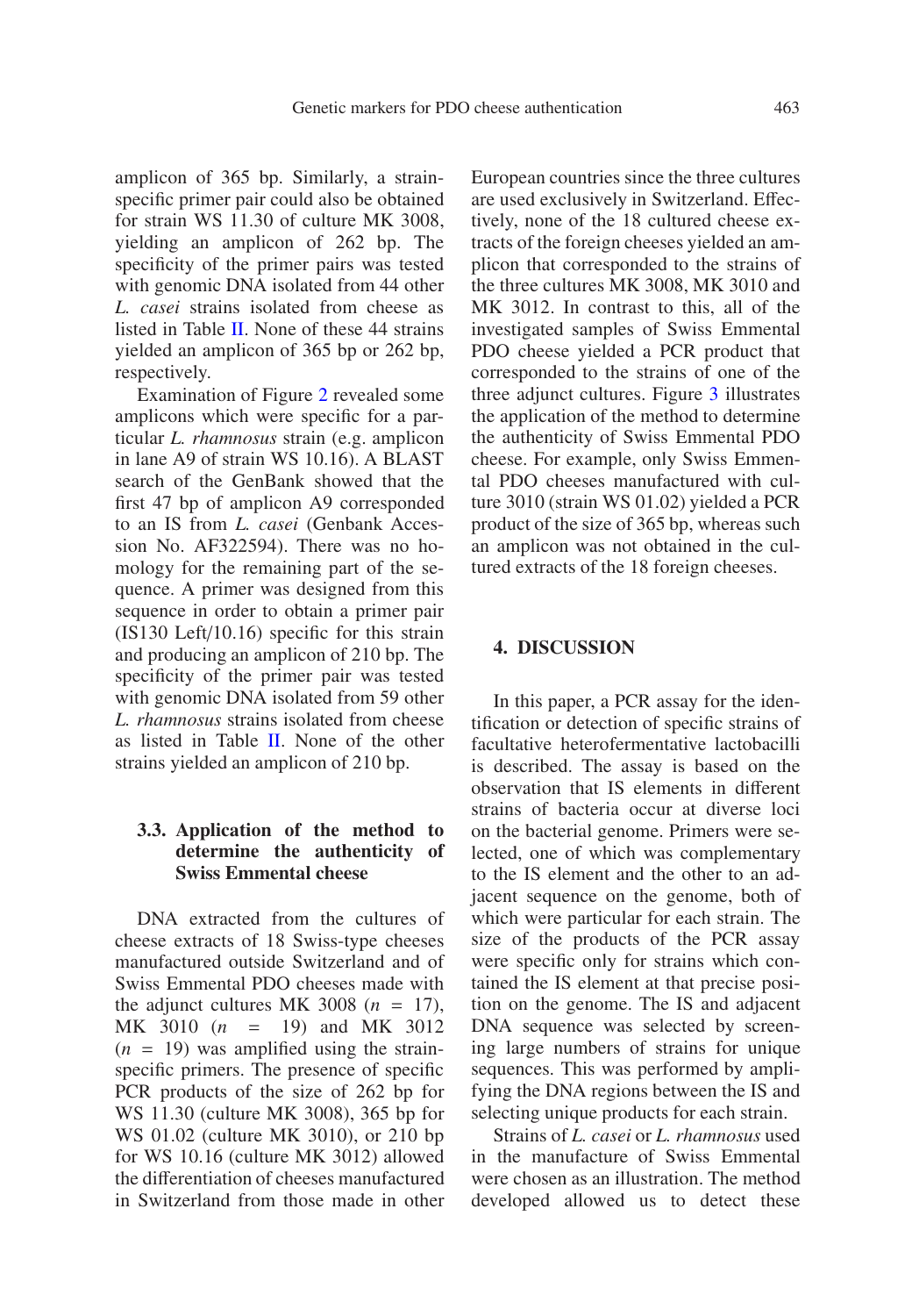<span id="page-7-0"></span>

**Figure 3.** Electrophoresis of PCR products obtained with the primer pair (IS153 Left/01.02) from bacteria of Emmental cheese manufactured in different countries.

A: Emmental cheeses from different cheese factories manufactured outside Switzerland.

1: Molecular size markers, 2: Strain WS 01.02 (culture MK3010), 3: Finland – 9 months, 4: Finland  $-17\%$  fat, 5: Finland – 6 months, 6: Finland – organic, 7: Finland – 6 months, 8: Finland – 14 months, 9: Finland – 9 months, 10: France, 11: France, 12: Czech Republic, 13: Finland, 14: Germany – Allgauer, 15: Germany – Oberallgauer, 16: Finland, 17: Germany – Bavaria, 18: Germany – Allgauer, 19: Austria, 20: Slovenia.

B: Emmental cheeses manufactured in different cheese factories in Switzerland with culture MK3010 showing the strain-specific amplicon of WS 01.02 with a size of 365 bp.

1: Molecular size markers, 2–20: Cheeses from 19 different Emmental manufacturers located in Switzerland.

strains in six-month-old cheeses and it was possible to distinguish Emmental PDO cheese manufactured in Switzerland from that produced in other countries. Changes in the arrangement of IS elements may occur in individual cells during culture production or cheese ripening, but not in the whole population. However, to minimize a drift of the commercial cultures, fresh

supplies are prepared and delivered weekly from stocks of cultures preserved in milk and stored at –40 ◦C. Stocks are prepared once a year from freeze-dried cultures which are stored at  $-40$  °C for decades. Under these conditions the position of the IS elements remains stable, allowing the strain-specific detection in cheese. With few exceptions, most of the strain-specific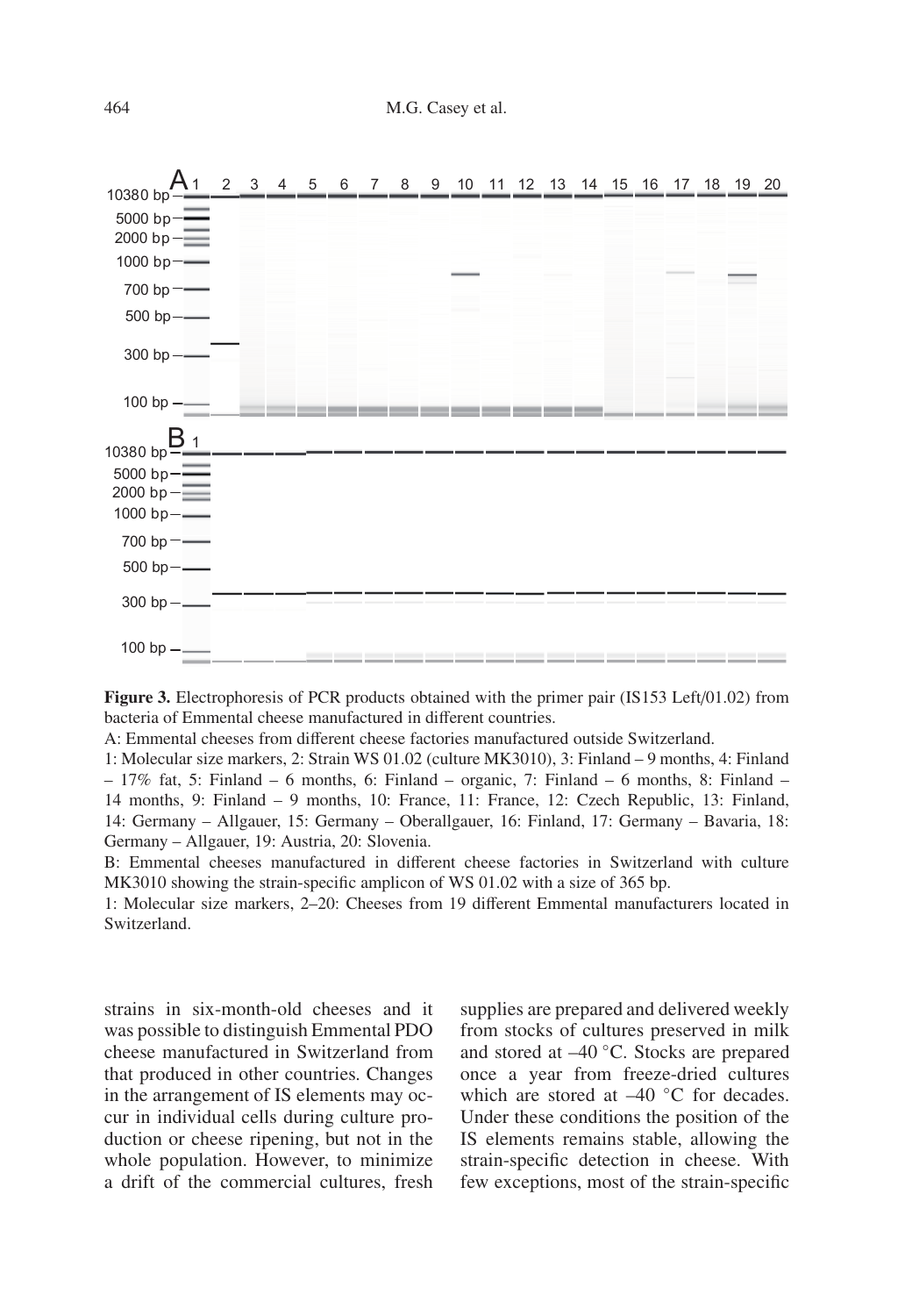methods usable to identify strains in cheese are typing methods that require pure cultures of isolates. The advantages of a strain-specific PCR are the rapidity and sensitivity of detection. Tilsala-Timisjarvi and Alatossava [\[21\]](#page-9-15) used the randomly amplified polymorphic DNA (RAPD) technique to produce potential strain-specific markers for a probiotic *L. rhamnosus* strain and obtained a specific sequence that showed a significant similarity to transposases of other lactic acid bacteria. Similarly, Coudeyras et al. [\[3\]](#page-9-16) developed a strain-specific identification for a probiotic *L. rhamnosus* strain using subtractive hybridization and obtained with this method among four other specific sequences a sequence that corresponded to an IS. Our approach to developing strain-specific PCR is particularly efficient when a complete genome sequence of the species or of related organisms is available and it should also be applicable to other types of bacteria which need to be traced over relatively short time periods. A direct extraction of the DNA from the samples is a possible variation of the method that allows a further reduction of the time for analysis and reduces the contamination risks in the laboratory.

Pillonel et al. [\[13](#page-9-17)[–17\]](#page-9-18) recently developed a sophisticated chemometric approach for the determination of the geographic origin of Emmental cheese. This approach is based on the investigation of primary indicators that are dependent on the geographic origin (e.g. distribution of isotopes) and secondary indicators that are influenced by processing (e.g. copper content, presence of *L. helveticus*), and allowed a correct classification of more than 95% of the samples originating from seven production regions of Europe using multivariate statistical analysis and discriminant analysis. Based on a total of 15 factors even a 100% correct discrimination between Swiss and foreign Emmental cheeses was achieved. However, there are some limitations for the application of this powerful approach in practice. The use of secondary indicators may be rather susceptible to unforeseeable modifications in cheese-making by the individual manufacturers (e.g. omission of copper sulfate addition due to legal changes or omission of *L. helveticus* cultures). Further, the chemometric approach demands several different types of assays involving a lot of practical laboratory work and so is rather costly (estimated costs: 700  $\in$ /sample). These are hindering factors for its application in high-speed routine control. For this reason, the possibilities for the use of monitoring strains in the manufacturing of Swiss Emmental PDO cheese was evaluated. The use of naturally occurring genetic markers in lactic acid bacteria offers an alternative approach to determine the authenticity of Swiss Emmental PDO cheese. The major advantages are the specificity of this approach and the speed and costs at which the analysis can be carried out. However, for the successful application of this approach it is essential that all manufacturers of a PDO association agree to use cultures containing strains that can be detected with the described method and that such cultures are exclusively used by registered manufacturers. The uniqueness of developed specific primers is questionable as only a limited number of other strains and cheese samples could be examined in order to verify the reliability of the method. The occurrence of wild-type strains in raw milk cheeses may lead in rare cases to a wrong classification. In order to enhance the reliability and robustness of the approach it will be favorable to apply concepts in practice that include the simultaneous detection of two or even more strains. Further, it should be mentioned, that only qualitative results are obtained with this approach. For example, the verification of the correct composition of cheese mixtures (e.g. grated cheese) remains a challenging task.